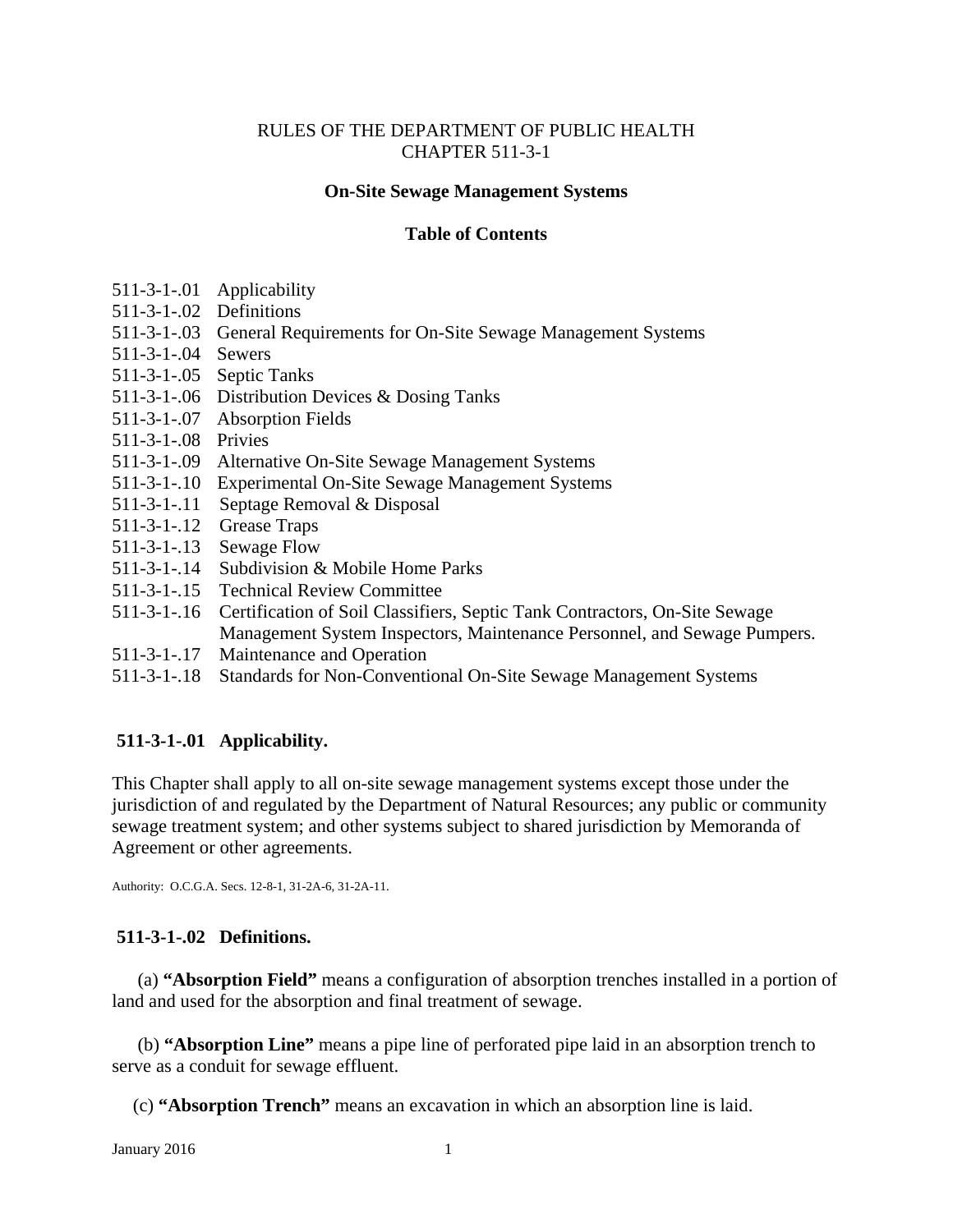(d) **"Absorption Trench Bottom and Side Wall Area"** means the total interface of bottom and side soil area with undisturbed soils of all absorption trenches in an absorption field and occurring horizontally and downward from the point of distribution into the soil, expressed in square feet.

 (e) **"Aggregate"** means washed gravel or washed stone meeting the Georgia Department of Transportation standards for hardness or other materials approved by the Department that shall be one half inch  $(1/2)$  to two inches  $(2)$  in diameter.

(f) **"Alternative On-Site Sewage Management System"** means an approved on-site sewage management system which differs in design or operation from the conventional or chamber septic tank system or privy.

(g) **"Approved" or "Approval"** means compliance with applicable specifications or criteria developed or accepted by the Department.

(h) **"Auxiliary System"** means a system to serve a portion of a residence, a pool house, or other adjunct facility.

(i) **"Bedroom"** means any room that is intended primarily for sleeping purposes, as shown on the building plan.

(j) **"Black Water"** means wastewater generated by fixtures or appliances that come into direct contact with human excreta or solid organic matter, such as toilets, urinals, bidets, kitchen sinks and garbage disposals.

(k) **"Building Drain"** means that part of the lowest piping of a building drainage system inside the walls of a building, which receives the discharge from soil, waste or other drainage systems and conveys the discharge to the building sewer.

(l) **"Building Sewer"** means that part of the horizontal piping of a building drainage system beyond the building drain which receives the discharge from the building drain and conveys it to a public sewer, private sewer, on-site sewage management system or other disposal.

(m) **"Central On-Site Sewage Management System"** means an on-site sewage management system serving more than one building, business, residence or other facility designed or used for human occupancy or congregation on an individual lot or single parcel of land.

(n) **"Chamber Septic Tank System" means** a septic tank with a chamber system as defined in definition (o) below.

(o) **"Chamber System"** means a system of chambers with each chamber being a molded polyolefin plastic, arch shaped, hollow structure with an exposed bottom area and solid top and louvered sidewall for infiltration of effluent into adjoining bottom and sidewall soil areas. Chambers may be of different sizes and configurations to obtain desired surface areas.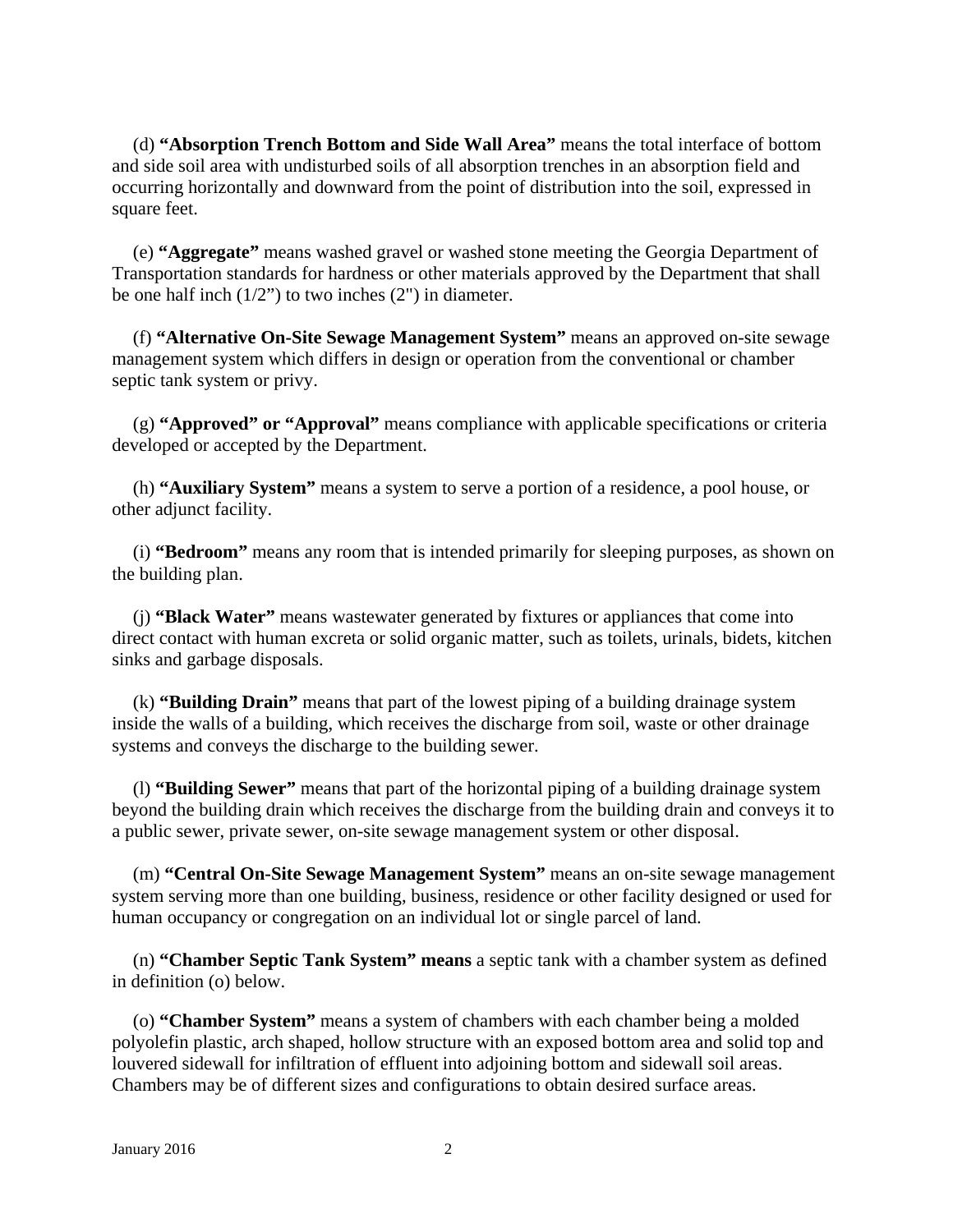(p) **"Conventional System"** means a traditionally used system that is composed of perforated pipe surrounded by gravel or stone masking for the infiltration of effluent into adjoining bottom and side wall areas.

(q) **"Conventional Septic Tank System"** means any septic tank and conventional system as defined in (p), but does not include alternative or experimental systems.

(r) **"County Board of Health"** means a County Board of Health organized pursuant to O.C.G.A. § 31-3-1 *et seq*.

(s) **"Department" or "DPH"** means the Georgia Department of Public Health.

(t) **"Distribution Device"** means a watertight structure which receives sewage effluent from a septic tank, dosing tank, or other sewage retention device and distributes it in equal portions to two or more absorption lines.

 (u) **"Dosing Tank"** means an approved watertight tank, located after a septic tank or other sewage retention device, to receive and retain sewage effluent, and so equipped as to discharge sewage effluent intermittently to a distribution device, either by pump or by siphon.

(v) **"Experimental On-Site Sewage Management System"** means any on-site sewage management system proposed for testing and observation, and provisionally approved for such purposes by the Department, but which has not been fully proven under field use.

(w) **"Failure" or "failed"** means the on-site sewage system constitutes a health hazard by reason of inadequate treatment or disposal of sewage.

(x) **"Filter"** means an approved device that removes solids or other materials from the effluent that could cause failure of an on-site sewage management system.

(y) **"Flood Plain"** means a generally flat plain or depression susceptible to being flooded from any source, including small and intermittent water courses and coastal areas subject to intermittent tidal action.

(z) **"Gray Water"** means wastewater generated by water-using fixtures and appliances that does not come into direct contact with human excreta or solid organic matter.

(aa) **"Grease Trap"** means a device in which the grease content of sewage is intercepted and congealed, and from which grease may be skimmed or otherwise removed for proper disposal.

(bb) **"Hardscape"** means any area devoted to a landscape made up of hard wearing materials such as stone, concrete, decking and other similar construction materials.

(cc) **"Individual Water Supply System"** means a non-public system of piping, pumps, tanks or other facilities, utilizing groundwater to supply a single family dwelling.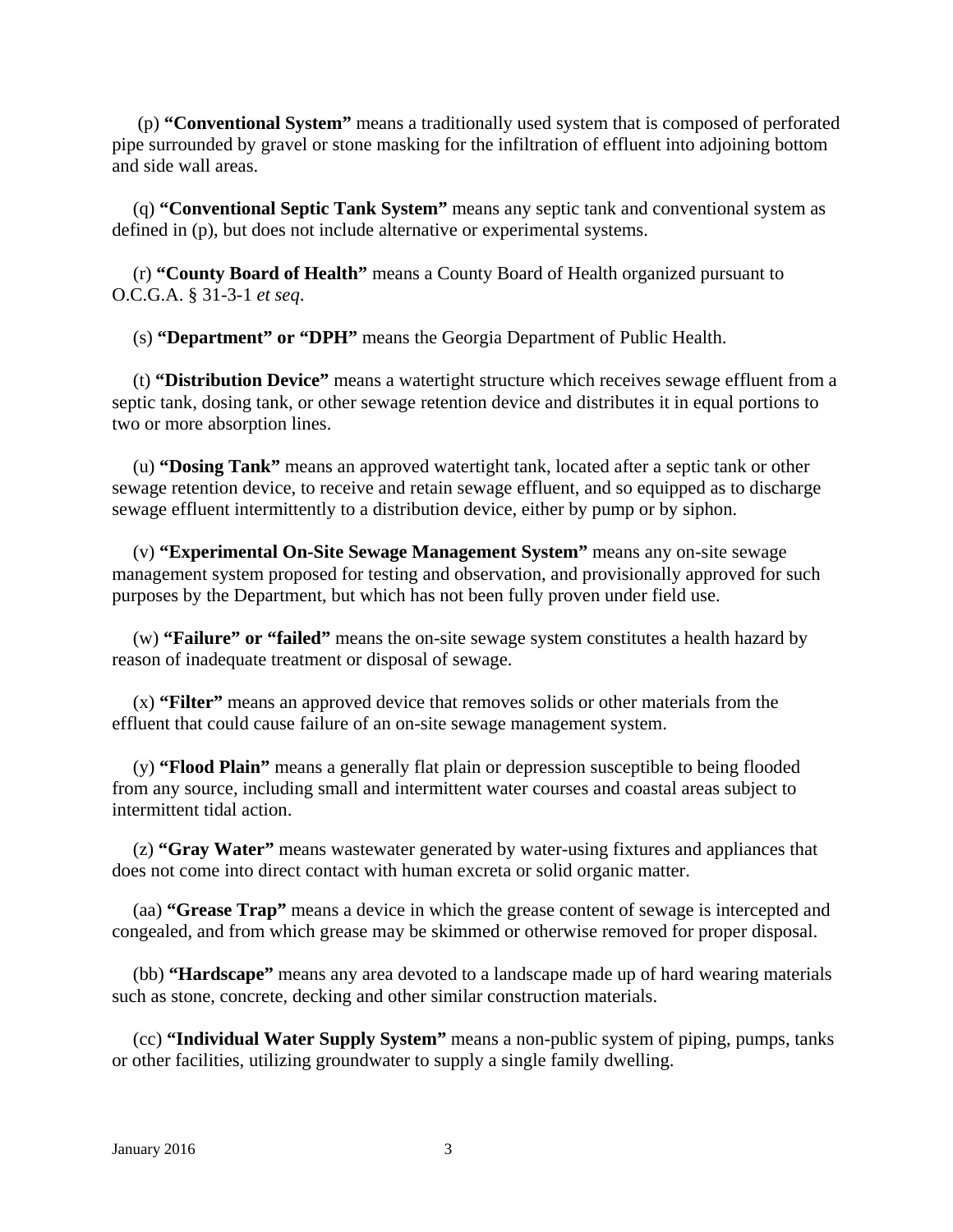(dd) **"Lot"** means a portion of a subdivision, or any other parcel of land, intended as a unit for transfer of ownership, or for development, or both. It does not include any part of the right-ofway of a street or road.

(ee) **"Manual for On-Site Sewage Management Systems"** means the most current version of the technical handbook adopted and periodically updated by the Department in the implementation of this Chapter.

(ff) **"Mobile Home Park"** means a parcel of land developed for subsequent rental, lease, or placement of two or more mobile homes.

(gg) **"On-Site Sewage Management System"** means a sewage management system other than a public or community sewage treatment system serving one or more buildings, mobile homes, recreational vehicles, residences, or other facilities designed or used for human occupancy or congregation. Such term shall include, without limitation, conventional and chamber septic tank systems, privies, and experimental and alternative on-site management systems which are designed to be physically incapable of a surface discharge of effluent.

(hh) **"Percolation Coefficient"** means the ratio of trench bottom area to percolation time, expressed as the allowable rate of sewage application in gallons per square foot per day.

(ii) **"Percolation Rate"** means the time, expressed in minutes per inch, required for water to seep into saturated soil at a constant rate.

(jj) **"Percolation Test"** means the method used to measure the percolation rate of water into soil as described in the *Manual for On-Site Sewage Management Systems*.

(kk) **"Person"** means any individual, partnership, corporation, association, and bodies both political and corporate.

(ll) **"Physical Development"** means the alteration or improvement of real property, including site preparation, erection of any structure or road, well construction, or installation of on-site sewage management systems.

(mm) **"Privy"** means a structure and necessary appurtenances used for the sanitary disposal or storage of human wastes without the aid of water carriage. It does not include chemical, composting, portable or incinerator toilets.

(nn) **"Public Water Supply System"** means a system for the provision of piped water to the public for human consumption, if such system has at least fifteen service connections, or regularly serves an average of at least twenty-five individuals daily, at least sixty days out of the year.

(oo) **"Septage"** means a waste that is a fluid mixture of partially treated or untreated sewage solids, liquids, and sludge of human or domestic waste, present in or pumped from septic tanks, malfunctioning on-site sewage management systems, grease traps, or privies.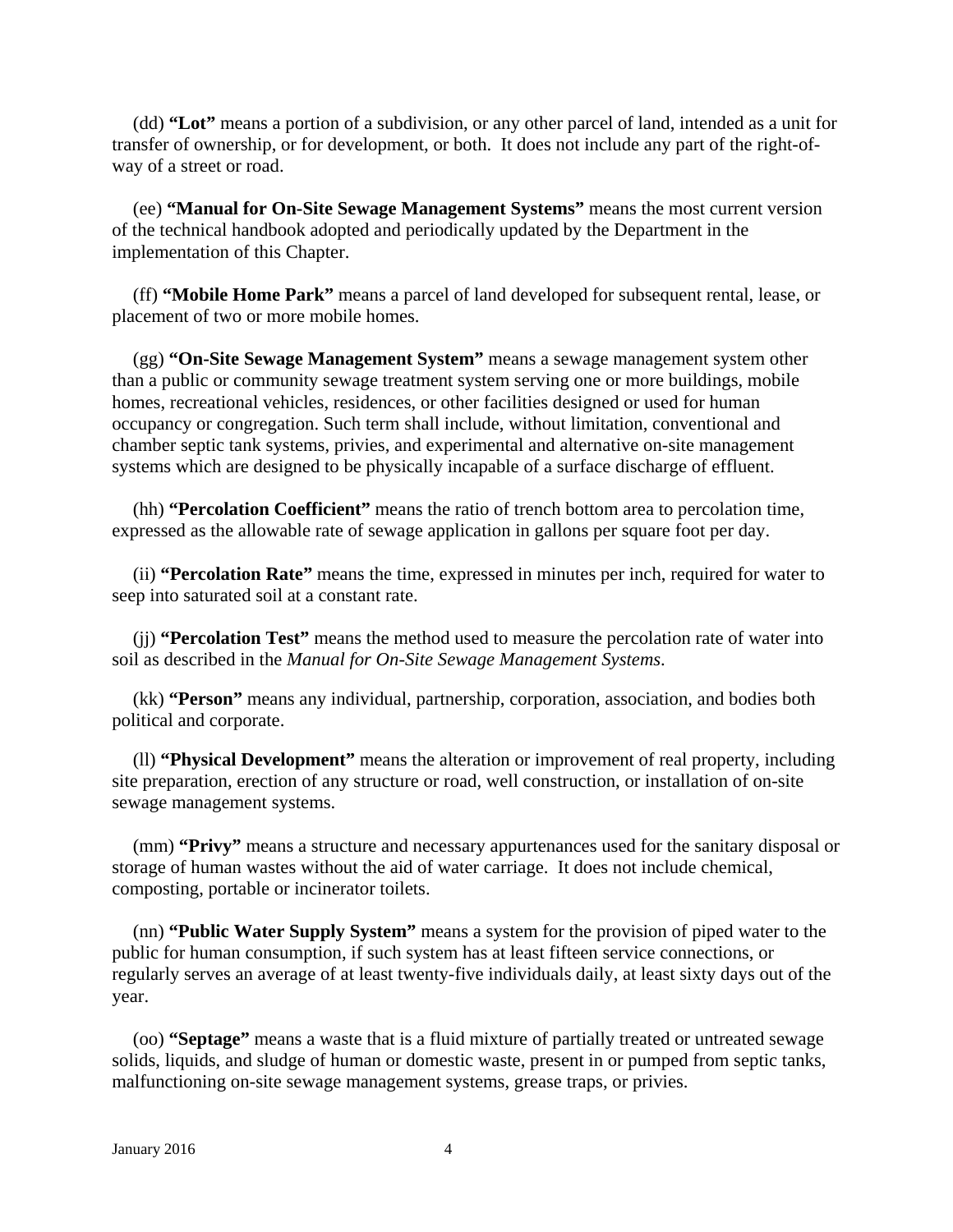(pp) **"Sewage Treatment System"** is a system that provides primary treatment and disposal, including absorption field components, devices, and appurtenances intended to be used for disposal of sewage by soil absorption. It does not include a conventional or chamber septic tank system. The system shall be designed to be physically incapable of a surface discharge of effluent.

(qq) **"Septic Tank"** means an approved watertight tank designed or used to receive sewage from a building sewer and to affect separation and organic decomposition of sewage solids, and discharging sewage effluent to an absorption field or other management system.

(rr) **"Sewage"** means and includes human excreta, black water, water-carried wastes, and liquid household waste from residences or commercial and industrial establishments.

(ss) **"Sinkhole"** means a depression in the land surface, generally in a limestone region, which communicates or has the potential to communicate with a subterranean passage developed by solution.

(tt) **"Site"** means the location where the absorption field will be installed, to include replacement area.

 (uu) **"Soil Classifier"** means a person who has been approved by the Department to conduct soil evaluations to determine suitability of a sit for an on-site sewage management system.

 (vv) **"Subdivision"** means any division of a tract or parcel of land into five or more lots, building sites, mobile home sites, or other divisions, resulting in at least one single lot of less than three acres, for the purpose, whether immediate or future, of sale or legacy, and includes resubdivision. It does not include:

- 1. The combination or recombination of previously platted lots or portions thereof where the total number of lots is not increased and the resultant lots conform to the standards of these rules; or
- 2. The division of land into parcels, all of which are three acres or more in size with minimum width of one hundred and fifty feet (150') for a distance sufficient to provide an adequate area for the placement of structures and improvements including wells and approved installation of approved on-site sewage management systems.

(ww) **"Well"** means an excavation or opening into the ground by which groundwater is sought or obtained.

Authority: O.C.G.A. Secs. 12-8-1, 31-2A-6, 31-2A-11.

## **511-3-1-.03 General Requirements for On-Site Sewage Management Systems.**

(1) If public or community sewage treatment systems are not available, the owner of a building, residence, or property that is designed or intended for human occupancy or congregation shall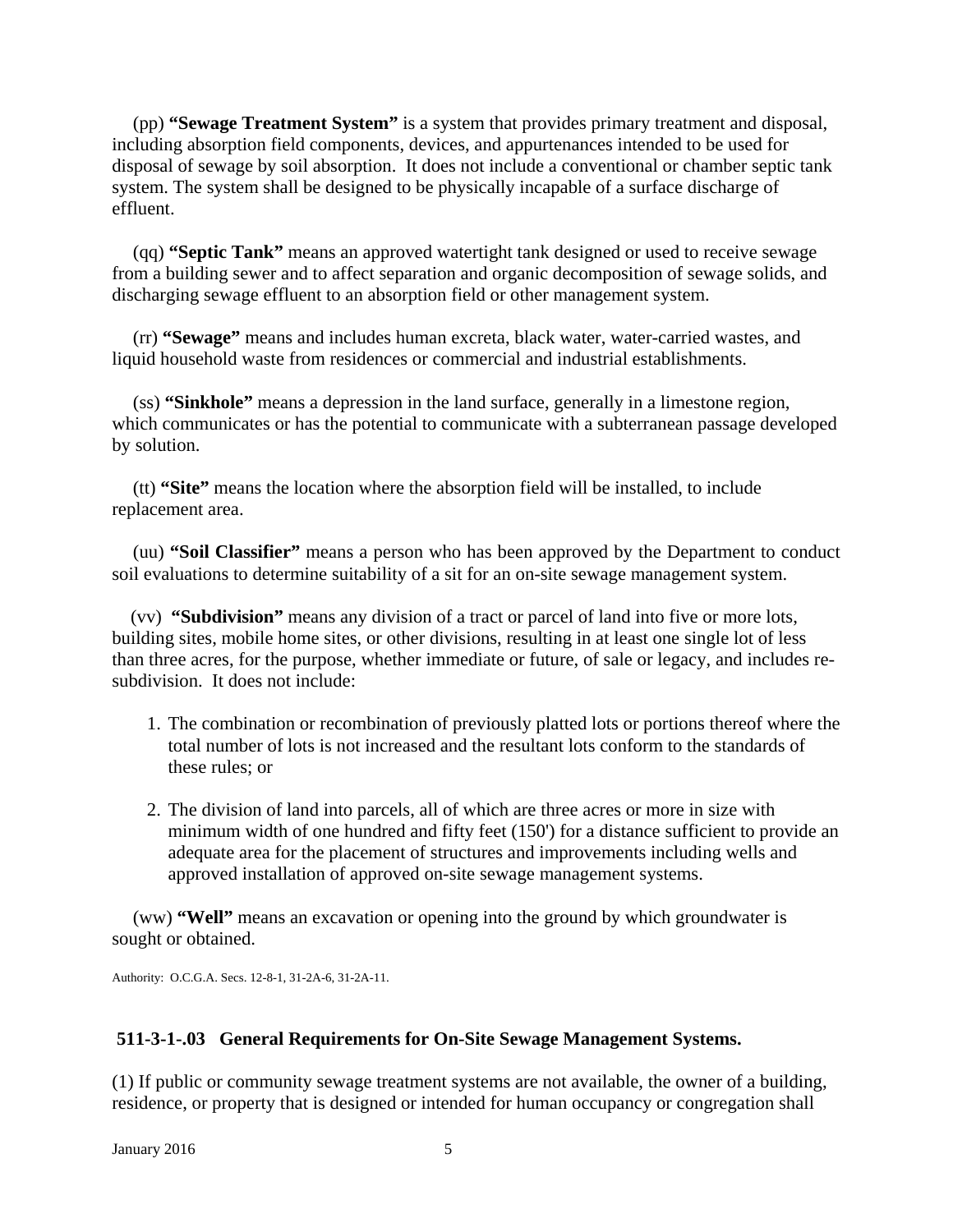provide an approved on-site sewage management system sufficient for the number of persons normally expected to use or frequent the building, residence or other property for two hours or more.

(a) Connection shall be made to a public or community sewage treatment system if such system is available within two hundred feet (200') of the property line, or available in a public right-of-way abutting the property. If a public or community sewage treatment system is to be constructed, or an existing public or community sewer is to be extended to serve a lot, or an approved on-site sewage management system is to be used, then the building sewer shall be installed so that it will insure gravity flow at a self-cleaning velocity throughout. If an existing on-site sewage system fails, immediate connection shall be made to a public or community sewerage system if such a system is available.

(b) A residential on-site sewage systems of less than two thousand gallons per day that is failing may be exempted from connecting to sewer if the repair or replacement of the system will meet the criteria set forth in the *Manual for Onsite Sewage Management Systems* and has sufficient area and usable soils as determined by the County Board of Health.

(c) Any facility that produces a waste stream with BOD5 (biochemical oxygen demand) and TSS (total suspended solids) higher than 200 mg/L shall be required to pretreat the waste to reduce the BOD<sub>5</sub> and TSS to 200 mg/L or below before disposal through a conventional or chamber septic tank system.

(2) No person may begin the physical development of a lot or structure where an on-site sewage management system will be utilized, nor install an on-site sewage management system or component thereof, without having first obtained from the County Health Department a construction permit for the installation of an onsite sewage management system..

(a) Application for such a construction permit shall be made in writing on forms provided by the County Board of Health. The County Board of Health shall approve or disapprove such application within twenty days after the receipt of a completed application. The application shall include:

- 1**.** Name and address of the owner and the applicant, if other than the owner;
- 2. Location of property;
- 3. Plans and specifications showing the location and design of the proposed on-site sewage management system, including surface and subsurface drainage and piping;
- 4**.** Nature of the facility to be served;
- 5. Location of all water supplies, geothermal borehole, or other utilities and trash pits on or off the lot, which will bear upon the location of the on-site sewage management system;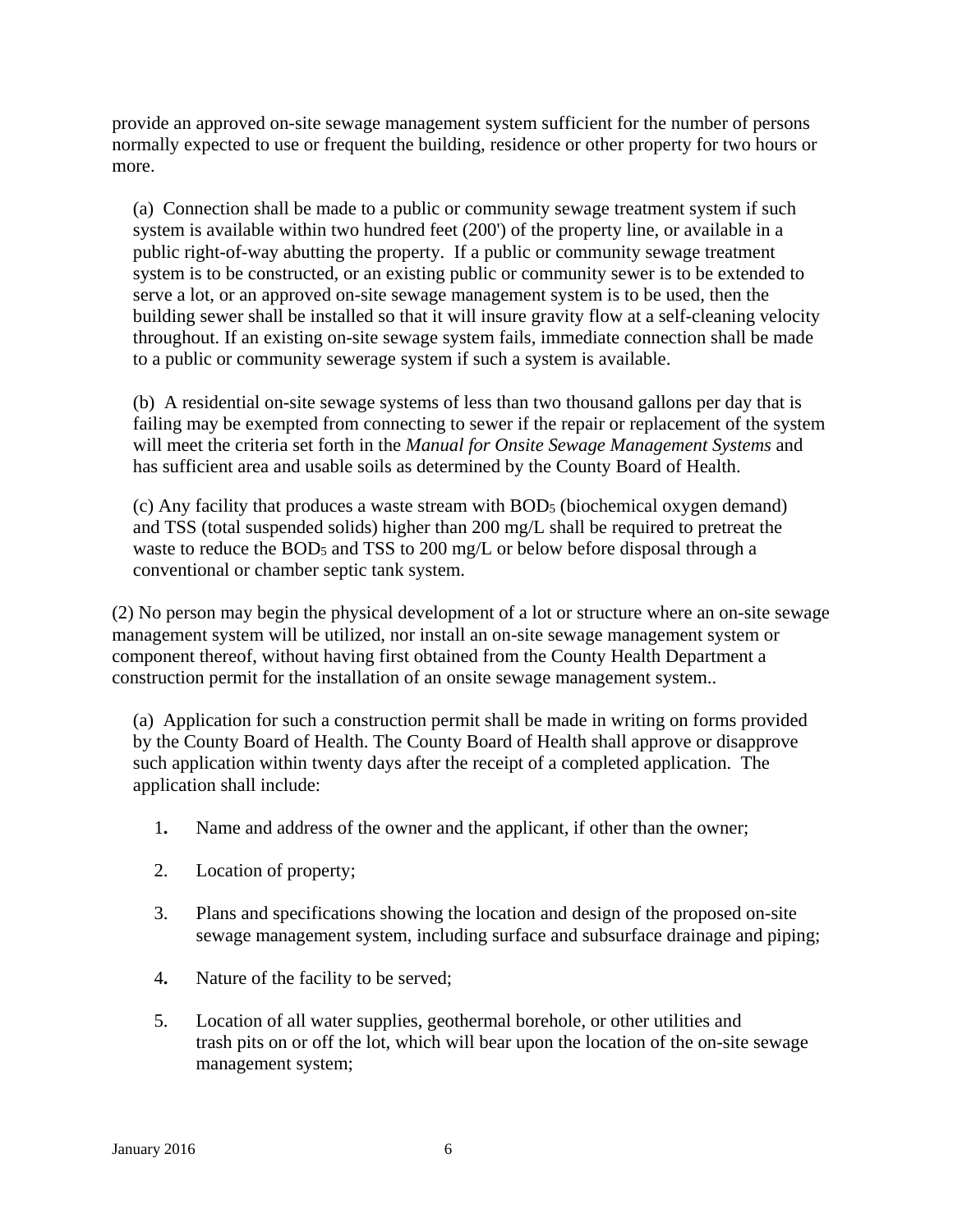- 6. Number of bedrooms in the dwelling, or the number of persons to be served in other types of establishments, or other sewage flow or water usage data;
- **7.** Soil characteristics, including soil types and capabilities, frequency and evaluations of seasonal high groundwater tables, occurrence of rock and other impervious strata;
- 8. Signature of the owner or agent applying for permit; and
- 9. Any additional information deemed necessary to determine the suitability of the site.

(b) The County Board of Health may waive submission of part of the information required for the application if it determines that sufficient information already is available from previously submitted subdivision or mobile home park data, or from other sources, to determine the acceptability of the proposed lot for the installation of an on-site sewage management system.

(c) Repairs, replacement, or additions to existing systems must be permitted and inspected.

(d) Any person preparing to modify a lot or structure for the purpose of obtaining a construction permit for the installation of an on-site sewage management system shall submit plans showing the type and extent of modifications. No modifications shall be carried out prior to the approval of the plans by the County Board of Health. Such approval shall be in accordance with the provisions of the Department's *Manual for On-Site Sewage Management Systems*.

(3) On-site sewage management system construction permits shall be issued only after a site inspection by the County Board of Health shows favorable findings relative to absorption rates, soil characteristics, groundwater, rock, and any other factors which would affect the acceptability of the lot. If a public water supply system is to be used, then no construction permit for an on-site sewage management system shall be issued until the public water supply system is approved.

- (a) Lot suitability and approval will be determined by the criteria set forth in the *Manual for On-Site Sewage Management Systems*. Lots shall be sized according to the regulations of the County Board of Health. The County Board of Health may deny or revoke an on-site sewage management system construction permit upon finding the lot unsuitable or for failure of the applicant to comply with the provisions of these rules. On-site sewage management construction permits shall remain valid for not more than twelve months from the date of issue.
- (b) Issuance of a construction permit for an on-site sewage management system, and subsequent approval of same by representatives of the County Board of Health shall not be construed as a guarantee that such systems will function satisfactorily for a given period of time; furthermore, said representatives do not, by any action taken in affecting compliance with these rules, assume any liability for damages which are caused, or which may be caused, by the malfunction of such system.
- (c) On tracts or parcels of land of three acres or more, a conventional or chamber septic tank system may be utilized if the percolation rate does not exceed 120 minutes per inch.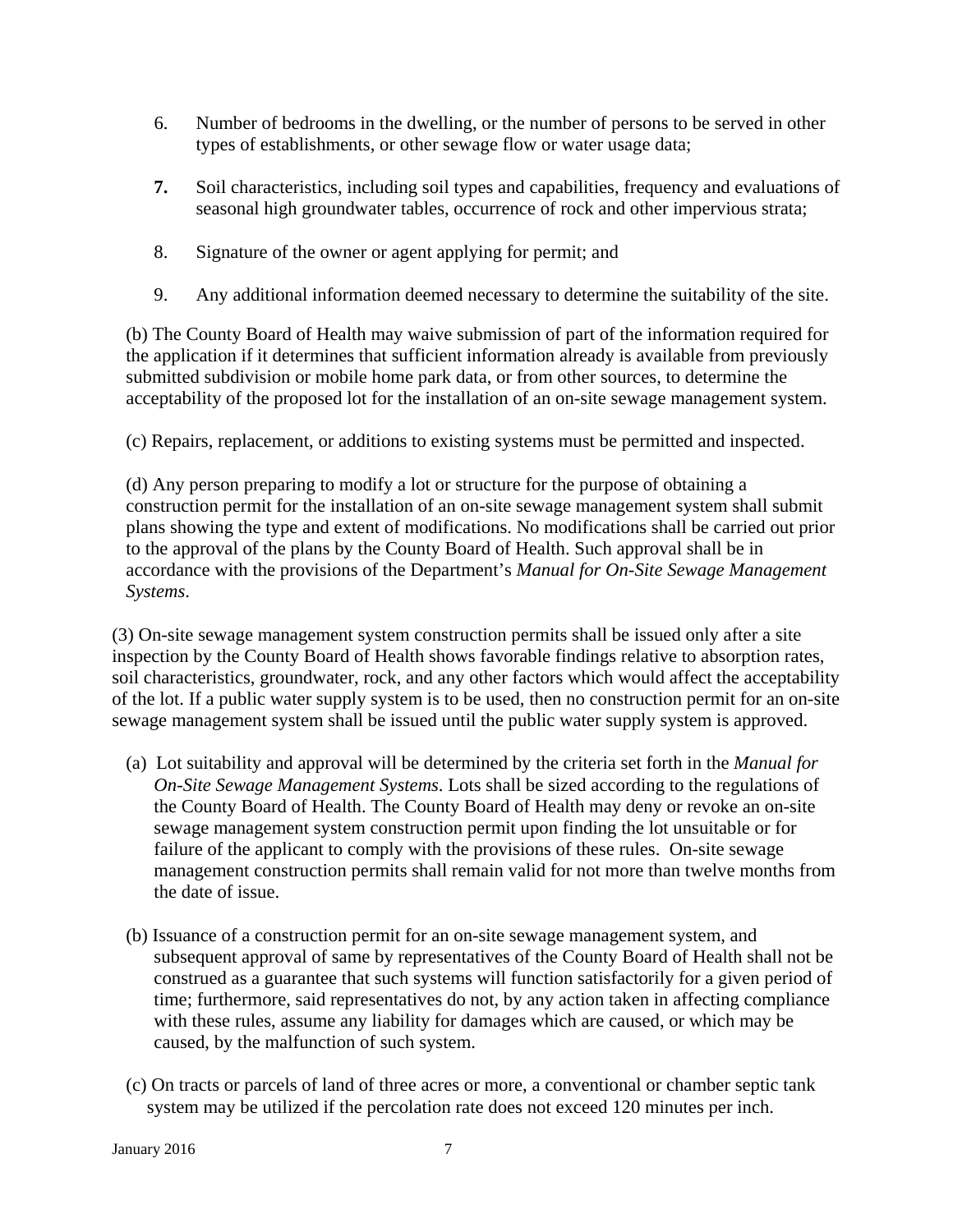Percolation rates greater than 120 minutes per inch shall be considered unsuitable for these systems unless the application for the construction permit includes the results of a special study by the soil classifier and a site plan from an engineer licensed in the state which demonstrates the adsorption limitations can be overcome by design. All other conditions must comply with the requirements of the regulations for on-site sewage management systems.

(4) No person may backfill or use an on-site sewage management system until a final inspection has been made by the County Board of Health, and written approval has been issued by the County Board of Health.

- (a) A copy of the final inspection report of an on-site sewage management system shall be provided to the owner, builder, developer or agent, whichever is appropriate.
- (b) Grading, filling, digging trash pits or other landscaping or construction activities on the lot subsequent to final inspection by the County Board of Health which may adversely affect the on-site sewage management system shall render the approval void. Removal or alteration of system components after final inspection by the County Board of Health shall render the approval void.

(5) A conventional or chamber septic tank system must have a septic tank design capacity of no less than one thousand gallons and no greater than ten thousand gallons.

(6) If a proposed on-site sewage management system will produce a sewage flow in excess of two thousand gallons per day, then plans, specifications, soil data, and absorption test data shall be submitted to the County Board of Health for the purpose of obtaining a construction permit. This information shall bear the registration number and signature of an engineer licensed in this State. If a proposed on-site sewage management system will produce a sewage flow of two thousand gallons per day or less, then the County Board of Health may accept plans, specifications, soil data, and absorption test data from any person whom it determines to have sufficient knowledge of on-site sewage management system design.

(7) Soil evaluations shall be conducted by individuals certified by the Department as meeting the requirements set forth in the *Manual for On-Site Sewage Management Systems*. In addition, the soil classifier, engineer, geologist or other professional approved by the Department shall be required to attach to any soil evaluation submitted to the County Board of Health a copy of a current liability insurance certificate with limits of liability of no less than one million dollars.

(8) Soil evaluation reports shall be prepared in compliance with the requirements established by the Soil Survey Report Checklist in Section C of the Department's *Manual for On-Site Sewage Management System*. The county board of health shall issue on-site sewage management system permits on sites deemed suitable by soil evaluations conducted in accordance with requirements established by the checklist in Section C of the Department's *Manual for On-Site Sewage Management Systems*. If the county board of health finds the soil evaluation is deficient, then it shall notify the person or entity that submitted the evaluation in writing by mail within 3 business days stating all deficiencies and measures needed to correct deficiencies.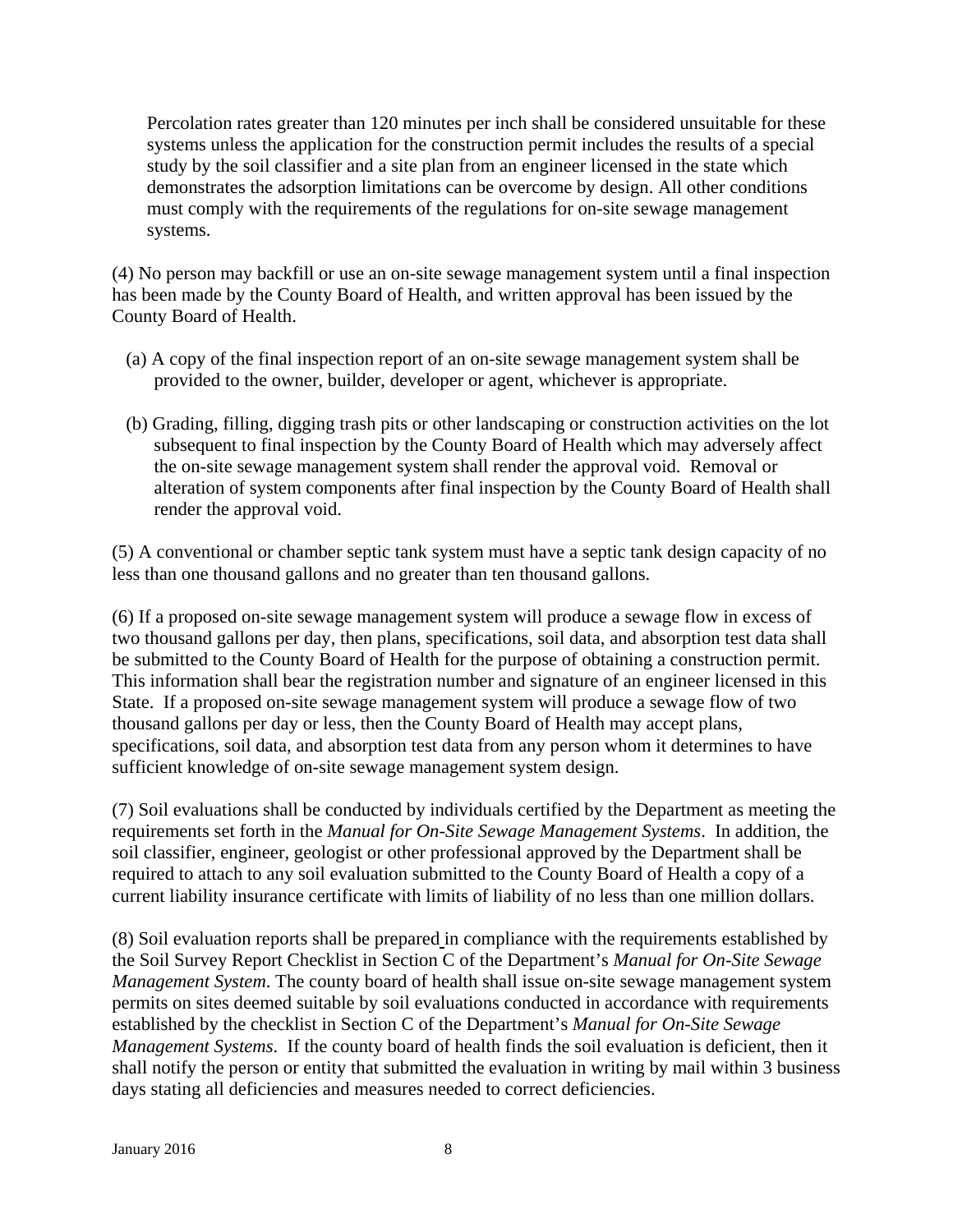(9) Engineer designs shall be prepared in accordance with the Engineered Site Plan Checklist in Section F of the Department's *Manual for On-Site Sewage Management Systems*, and shall include a copy of the engineer's current professional liability insurance certificate with limits of liability of no less than one million dollars. Engineer designs shall be evaluated within 20 days of submission and a written determination mailed to the applicant within 3 business days of the findings by the county board of health. If the permit application is denied due to rejection of the engineer design, then the County Board of Health shall so notify the submitter listing the deficiencies found, the measures needed to correct the deficiencies, and the applicant's right to appeal the decision.

(10) If an on-site sewage management system, alternative system, or soil fill installation is installed, the installer shall delivered a notice to the owner of such property stating the type of installation, design, and maintenance needs. In the case of newly constructed homes or commercial buildings, such notice must be delivered to new owner by the homebuilder or contractor at the time of conveyance of such property.

Authority: O.C.G.A. Secs. 12-8-1, 31-2A-6, 31-2A-11.

#### **511-3-1-.04 Sewers.**

(1) Sewers connecting component parts of on-site sewage management systems shall be of sufficient size to serve anticipated flow conditions.

(2) All solid pipes and fittings used in an on-site sewage management system, beginning at the house, shall be NSF International schedule 40 PVC or equivalent and shall be a minimum of four inches in diameter. Sewers under driveways or similar areas of load or impact shall be of material capable of withstanding anticipated loads or installed so as to provide protection from crushing.

(3) Sewers, other than perforated pipe or drain tiles used in absorption fields, shall be laid with sealed, watertight, root-resistant joints. Such sewers shall be laid on a firm foundation, shall not be subject to settling, and shall be installed on a grade that will insure a self-cleaning velocity. Where on-site sewage management systems are used, and where installation of building drains and building sewers is not covered by duly adopted local plumbing codes, or in the absence of a local plumbing code or plumbing inspection, the County Board of Health may verify the adequacy and acceptability of all or any portion of the building sewer or the building drain.

Authority: O.C.G.A. Secs. 12-8-1, 31-2A-6, 31-2A-11.

## **511-3-1-.05 Septic Tanks.**

(1) Design and Construction. Septic tanks shall provide a minimum of 24 hours of retention and shall be designed and constructed to equal or exceed minimum design and construction criteria set forth in the *Manual for On-Site Sewage Management Systems*. Any person seeking approval of septic tanks to be used in on-site sewage management systems shall submit detailed plans and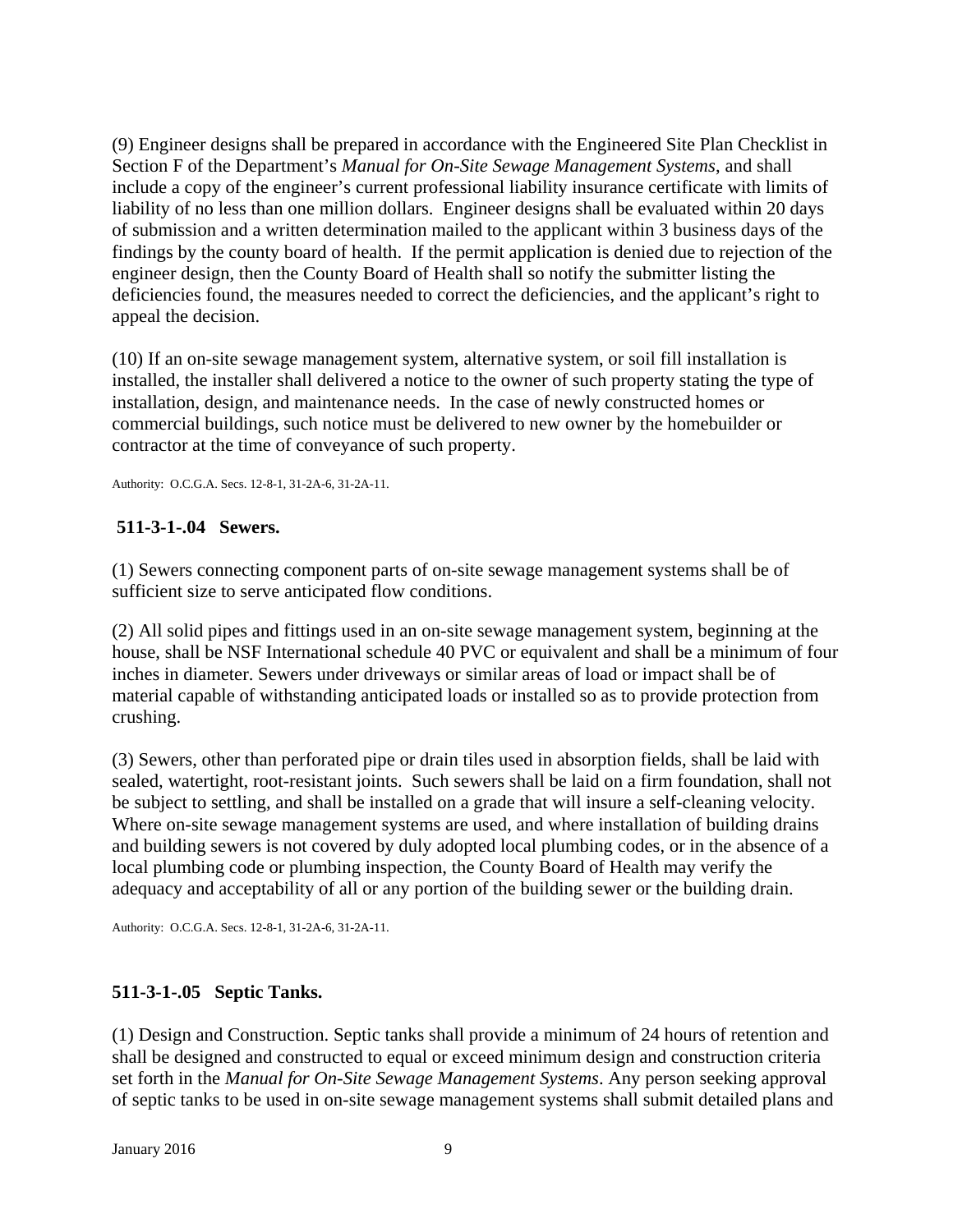specifications for tank manufacture and other information as may be required by the Department. Manufacturers and suppliers are subject to inspection and approval by the County Board of Health or the Department. Both the inlet and outlet tees shall be ASTM 3034 rated or equivalent. In addition, an approved filter shall be installed on the outlet end of the septic tank in compliance with the *Manual for On-Site Sewage Management Systems*.

(2) Location. No septic tank shall be installed less than fifty feet (50') from existing or proposed wells, springs, sink holes, or suction water lines, and tanks shall be located downgrade from wells or springs if physically possible; less than twenty-five feet (25') from geothermal boreholes, lakes, ponds, streams, water courses, and other impoundments; less than ten feet (10') from pressure water supply lines, or less than ten feet (10') from a property line. No septic tank shall be installed less than fifteen feet (15') from a drainage ditch or embankment. Septic tanks shall be installed so as to provide ready access for necessary maintenance, and should be at least ten feet (10') from hardscape, drives, swimming pools and building foundations. The County Board of Health, after site inspection, may allow lesser separation distances or require greater distances than cited herein due to unusual conditions of topography, site configuration, subsurface soil characteristics, or groundwater interference.

(3) Capacity. The liquid capacity of septic tanks for single family dwellings shall be one thousand gallons for one, two, three or four bedrooms and 250 additional gallons for each bedroom over four. Septic tank capacity shall be increased by (50%) if a garbage grinder is to be used. Auxiliary systems serving single family residences or other facilities shall be based on the maximum daily flow.

(4) Compartmented Tanks**.** Two compartment tanks shall be required. The first compartment shall be at least 2/3 the liquid capacity of the tank.

(5) Tanks in Series. The County Board of Health may approve the installation of tanks placed in series as equivalent to a single compartmented septic tank. Tanks in series should be single compartment tanks, with the first tank being at least 1000 gallons and equal to 2/3 of the required liquid capacity. When tanks in series are used, they shall be connected with a sealed sewer line, and all sewage shall initially enter the first tank.

(6) Foundation and Backfill. Septic tanks shall be installed level on a foundation that will prevent settling. Backfill shall be placed so that a stable fill results and undue strain on the tank is avoided. Earth backfill shall be free of voids, large stones, stumps, broken masonry, or other such materials. A minimum earth cover of six inches (6") over the tank is recommended. With proper documentation the County Board of Health may approve less cover. All openings, risers, and manholes shall be constructed so as to prevent the entrance of surface water.

Authority: O.C.G.A. Secs. 12-8-1, 31-2A-6, 31-2A-11.

# **511-3-1-.06 Distribution Devices and Dosing Tanks.**

(1) Distribution devices shall be designed and constructed in accordance with minimum design and construction criteria set forth in the *Manual for On-Site Sewage Management Systems*.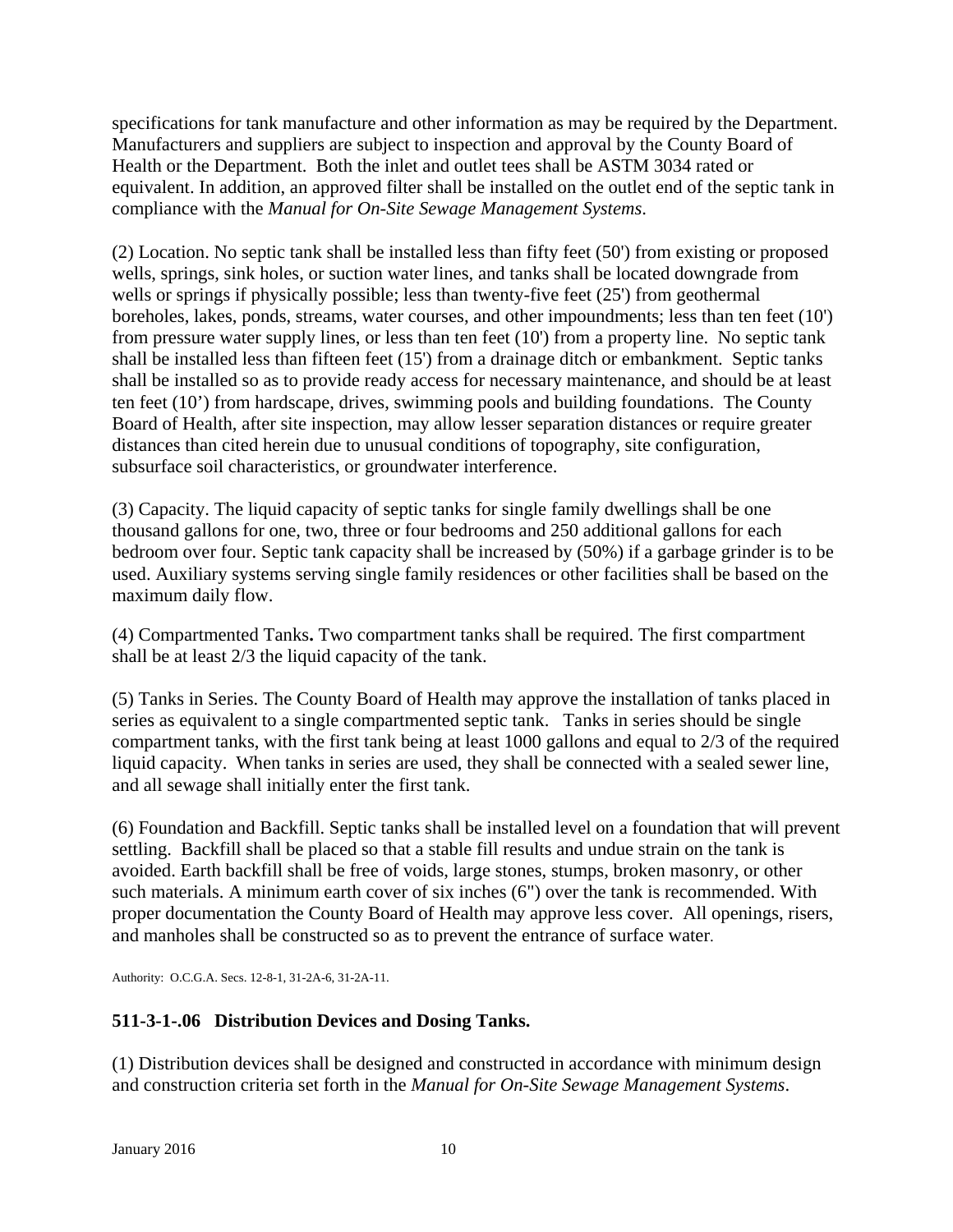(2) Where required, dosing tanks shall be designed, constructed, and installed in accordance with the *Manual for On-Site Sewage Management Systems*.

Authority: O.C.G.A. Secs. 12-8-1, 31-2A-6, 31-2A-11.

## **511-3-1-.07 Absorption Fields.**

(1) Absorption Area. The absorption area shall be based upon the anticipated volume of treated sewage and upon the characteristics of the soil in which absorption fields are to be located as specified in the *Manual for On-Site Sewage Management Systems*. Soil characteristics and other related data, including percolation tests, may be required by the County Board of Health. Absorption areas shall be classified as follows: aggregate, non-aggregate and other.

(2) Prior Approved Systems. Any "prior approved system" as defined in the Official Code of Georgia Annotated Section 31-2A-11 (a) (4) is approved for installation according to the manufacturer's recommendation.

(3) Location. No absorption field will be constructed less than one hundred feet (100') from existing or proposed wells, springs, or sinkholes; less than ten feet (10') from water supply lines and buildings with basements and less than five feet (5') from buildings without basements, other structures, drives, hardscape, and property lines; less than fifteen feet (15') from an embankment, swimming pool foundation, drainage ditch or trash pits; not less than fifty feet (50') from geothermal boreholes and the normal water level of any impoundment, tributary, stream, or other body of water, including ponded areas of wetlands. If the water supply line crosses or comes within ten feet (10') of the absorption field, the water supply line shall be installed at least twelve inches (12") above the top of the aggregate layer of the absorption line, non-aggregate absorption line or other absorption line, and shall be encased in a single length of larger diameter water pipe. No absorption field shall be installed in areas where groundwater, soil characteristics, or adverse geological formation may interfere with the absorption or effective treatment of sewage effluent.

(4) Minimum Design and Construction for Absorption Fields. Absorption lines and absorption trenches shall be designed and installed in accordance with the minimum design and installation criteria set forth in the *Manual for On-Site Sewage Management Systems*.

Authority: O.C.G.A. Secs. 12-8-1, 31-2A-6, 31-2A-11.

# **511-3-1-.08 Privies.**

Privies shall be designed and constructed in accordance with minimum design and construction criteria set forth in the *Manual for On-Site Sewage Management Systems*.

Authority: O.C.G.A. Secs. 12-8-1, 31-2A-6, 31-2A-11. .

## **511-3-1-.09 Alternative On-Site Sewage Management Systems.**

An alternative on-site sewage management system is an on-site sewage management system which differs in design or operation from the conventional or chamber septic tank or privy, and

**January 2016** 11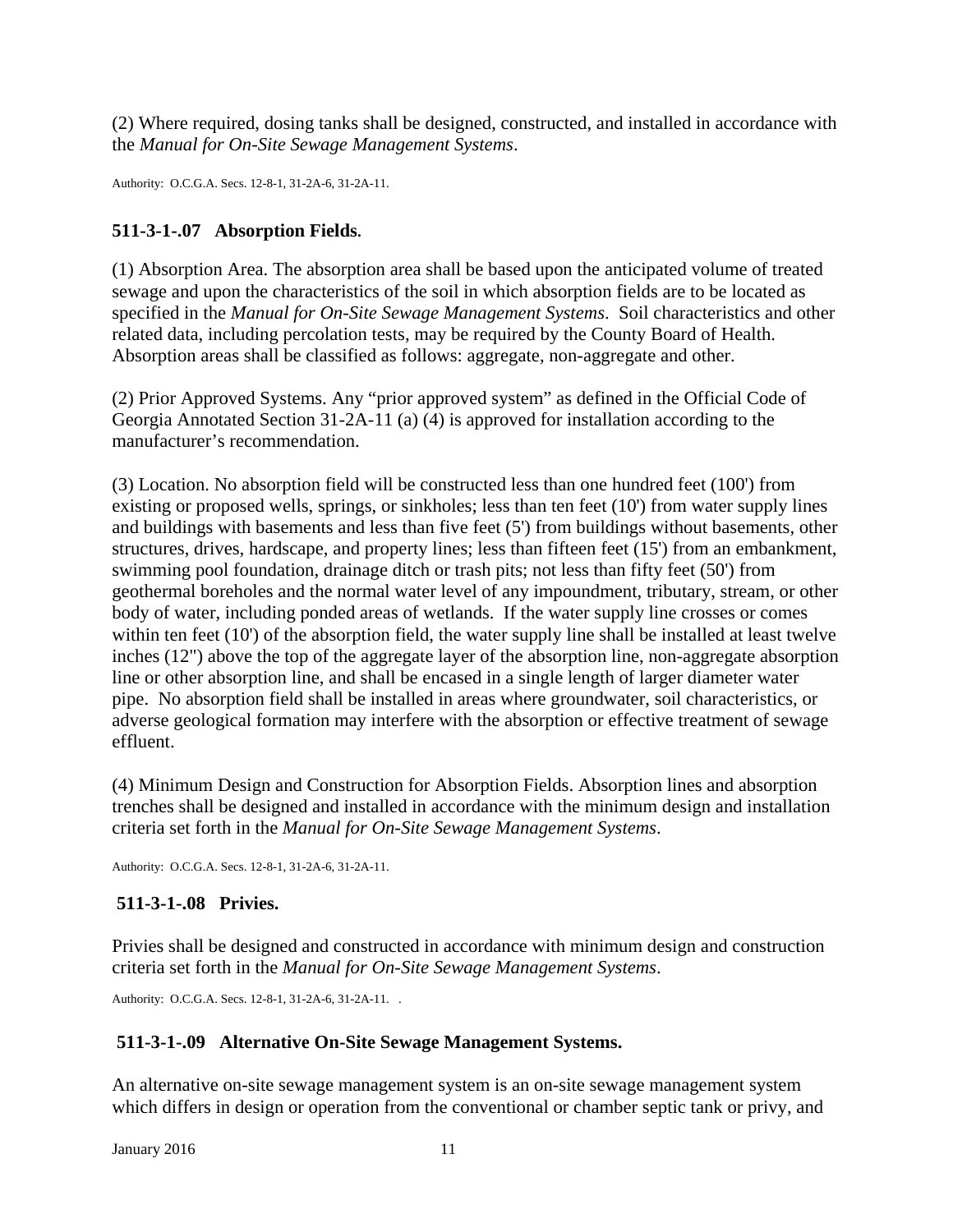which has been approved by the Department. Alternative on-site sewage management systems shall be designed and constructed in accordance with the minimum design and construction criteria set forth in the *Manual for On-Site Sewage Management Systems*. The Department shall maintain a list of approved alternative on-site sewage management systems.

Authority: O.C.G.A. Secs. 12-8-1, 31-2A-6, 31-2A-11.

# **511-3-1-.10 Experimental On-Site Sewage Management Systems.**

Experimental on-site sewage management systems proposed for testing and observation may be provisionally accepted for such purposes by the Department's technical review committee, and shall be subject to limitations imposed by the Department's technical review committee.

Authority: O.C.G.A. Secs. 12-8-1, 31-2A-6, 31-2A-11.

# **511-3-1-.11 Septage Removal and Disposal.**

(1) Permits.No person shall engage in the removal or disposal of the contents of septic tanks, pit privies, or other on-site sewage management or experimental systems without having first obtained a septage removal permit issued by the County Board of Health for such activities. The application for such septage removal permit shall be filed in the county where the business's base of operations is located, on forms provided by the Department or the County Board of Health, at least ten days prior to engaging in such activities. The application shall include the business name and address, name and address of the applicant, the manner by which such contents are to be removed, transported and given final disposal, and such other documentation as may be required by the County Board of Health, and including evidence that septage removed and transported will be accepted at approved disposal sites.

(2) Suspension, Revocation, or Denial of Renewal. The permit shall be valid for one year and must be renewed annually. The following are grounds for suspension, revocation, or denial of renewal:

- a) A material misrepresentation or omission on an application or manifest;
- b) A pending judicial disciplinary action(s) related to the on-site sewage services;
- c) A civil judgment against the individual or company related to on-site sewage services;
- d) An unfair or deceptive trade practice as defined by Code Section 10-1-393; and
- e) A violation of the Department's Rules and Regulations for On-site Sewage Management Systems or the Manual for On-Site Sewage Management Systems.

A lesser sanction, including probation on specified terms, may be imposed where the circumstances of the violation do not merit suspension or revocation of the permit.

(3) Pumping and Disposal Methods. Approved methods of pumping and disposal of septage from on-site sewage management systems shall be by direct discharge to a system approved by the Environmental Protection Division; these systems include public or community sewage treatment plants, septage handling facilities, or direct land disposal sites. Pumping and disposal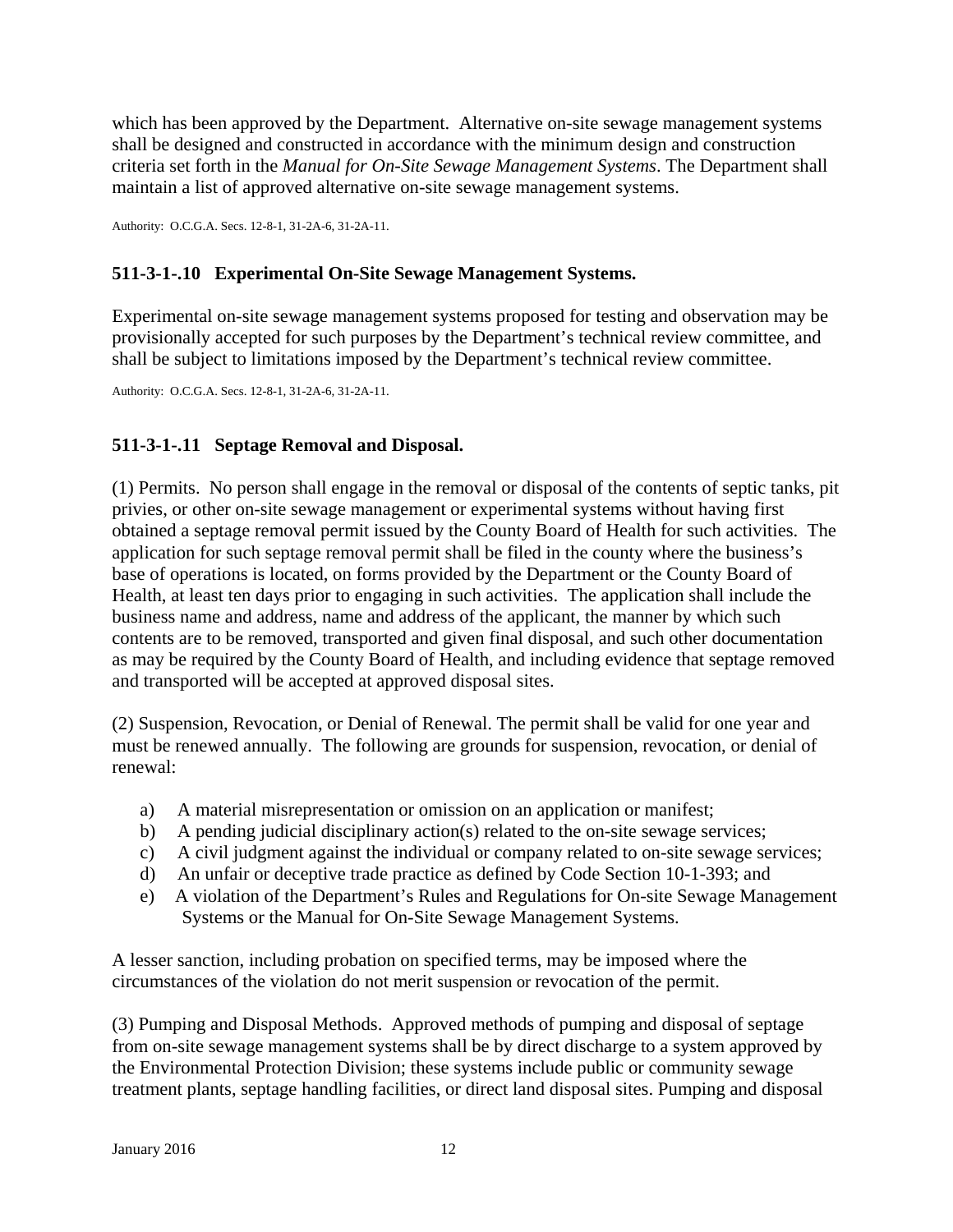shall be in accordance with the requirements of the *Manual for On-Site Sewage Management Systems*.

(4) Vehicle Identification. The name of the person or firm engaging in the removal of septage from on-site sewage management systems and the permit number shall be lettered on both sides of each vehicle used for septage removal purposes. Letters and numerals shall not be less than two inches (2") in height and shall be readily visible.

(5) Vehicle Maintenance. Every vehicle used for removal of septage from on-site sewage management systems shall be equipped with a watertight tank or body and properly maintained. Liquid wastes shall not be transported in open bodied vehicles. All pumps, hose lines, valves, and fittings shall be maintained to prevent leakage.

Authority: O.C.G.A. Secs. 12-8-1, 31-2A-6, 31-2A-11.

# **511-3-1-.12 Grease Traps.**

(1)Grease traps shall be required for commercial or industrial establishments with on-site sewage management systems if the County Board of Health determines that the amount of grease introduced into the system may exceed 50 mg/l.

(2) Plans and specifications for grease traps shall be prepared in accordance with minimum design and construction criteria set forth in the *Manual for On-Site Sewage Management Systems* and submitted to the County Board of Health for approval. Effluent from grease traps shall be disposed of in a septic tank and not directly discharged to the absorption field. Grease traps shall be located, installed and constructed so that the temperature of the sewage will be reduced to permit congealing or separation of grease and easy access for cleaning is provided.

Authority: O.C.G.A. Secs. 12-8-1, 31-2A-6, 31-2A-11.

# **511-3-1-.13 Sewage Flow.**

The design sewage flow of an on-site sewage management system shall be determined in accordance with the *Manual for On-Site Sewage Management Systems*. The daily sewage flow may be determined by the Department after due consideration of data submitted by the owner or his agent on design criteria. Calculations will be made on the basis of peak flow and not on long term averages.

Authority: O.C.G.A. Secs. 12-8-1, 31-2A-6, 31-2A-11.

# **511-3-1-.14 Subdivision and Mobile Home Parks.**

(1) Approval. No person may sell, offer for sale, lease, rent, or begin construction or otherwise begin the physical development of a lot in a subdivision or mobile home park until written approval of plans for water supply and sewage disposal in the subdivision or park has been issued from the County Board of Health. This approval constitutes general acceptance of all lots for development with on-site sewage management systems.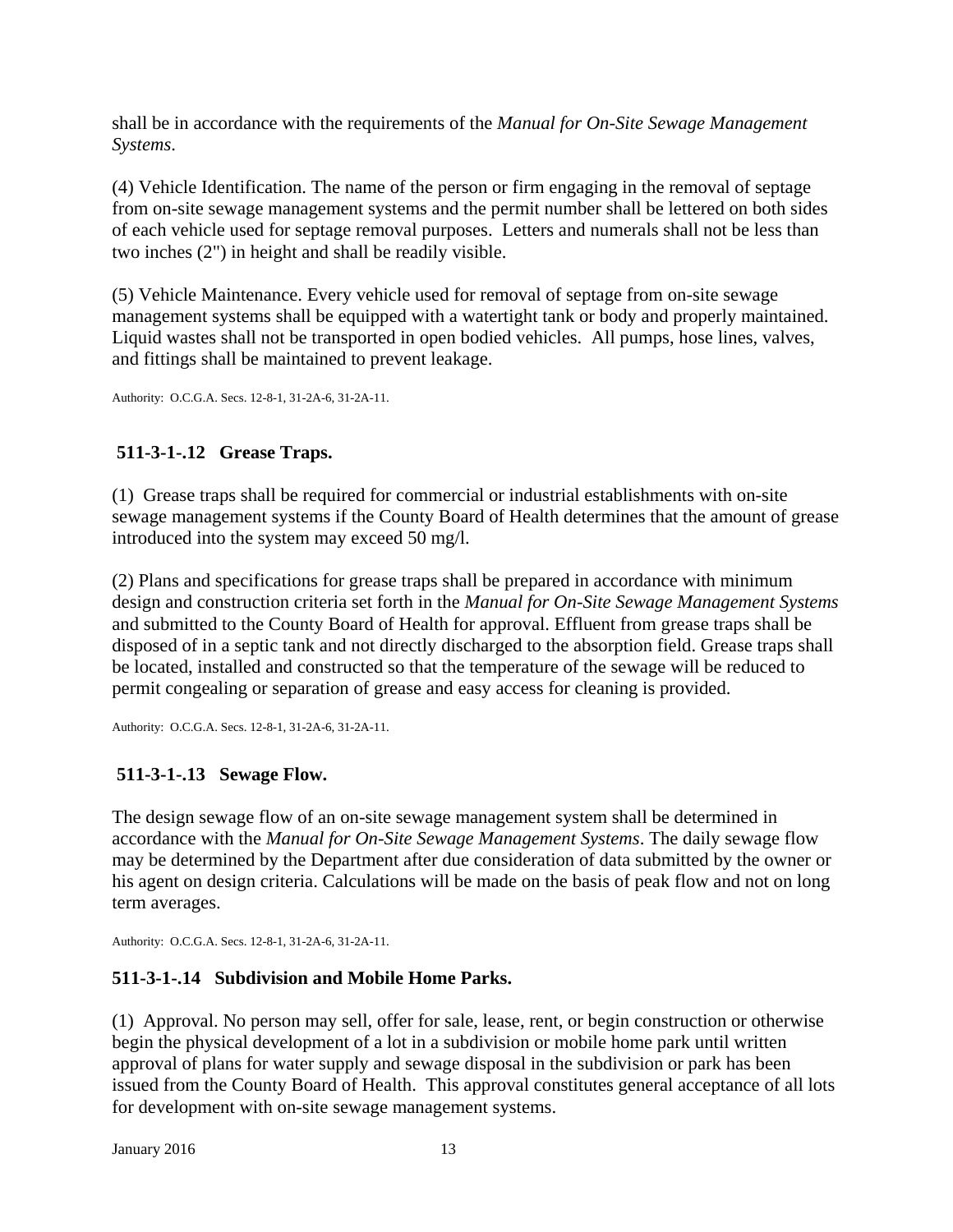(2) Pre-development Review. It is recommended that developers considering subdivision or mobile home park development where public or community sewage treatment systems will not be available seek a predevelopment review by the County Board of Health. A predevelopment report which indicates disapproval or tentative approval may be obtained by submitting a boundary plat including a vicinity map, a topographic map, and a soil map and soil descriptions based on a high intensity soil study conducted in compliance with the Department's *Manual for On-Site Sewage Management Systems*.

(3) Proposals and Plans Required. The following information is required for subdivision and mobile home park proposals:

(a) A boundary plat drawn to a reasonable scale which includes:

1**.** A vicinity map;

2.Proposed lots and streets including lot identification, dimensions, building lines and square footage of lots;

3. A topographic map depicted in two foot (2') contour intervals**.** Additional contour intervals may be required by the County Board of Health.

4**.** A soil map and soil descriptions based on a high intensity soil study, Level III, conducted in compliance with the *Manual for On-Site Sewage Management Systems*;

5. The location of all present and proposed wells, water systems, water courses, flood plains, sewage systems, structures, right-of-ways, utilities, storm water drainage systems, proposed road and street construction, grading or disturbance plans, setbacks, and easements on the property and within one hundred feet (100') outside the perimeter of the property; and

6. The name, registration number and seal of the professional surveyor or engineer that prepared the development plan.

(b) A completed Subdivision Analysis Record on forms provided by the Department.

(c) A copy of the following documents issued by the Environmental Protection Division of the Department of Natural Resources:

1. The land disturbance activity permit issued by either the Environmental Protection Division, or by a governing authority of the applicable county or municipality certified by the director of the Environmental Protection Division pursuant to the Official Code of Georgia Annotated Section 12-7-8(a); and

2. A letter of approval to begin construction of a public water supply system and approving the source of the water supply where a public water supply system is to be utilized.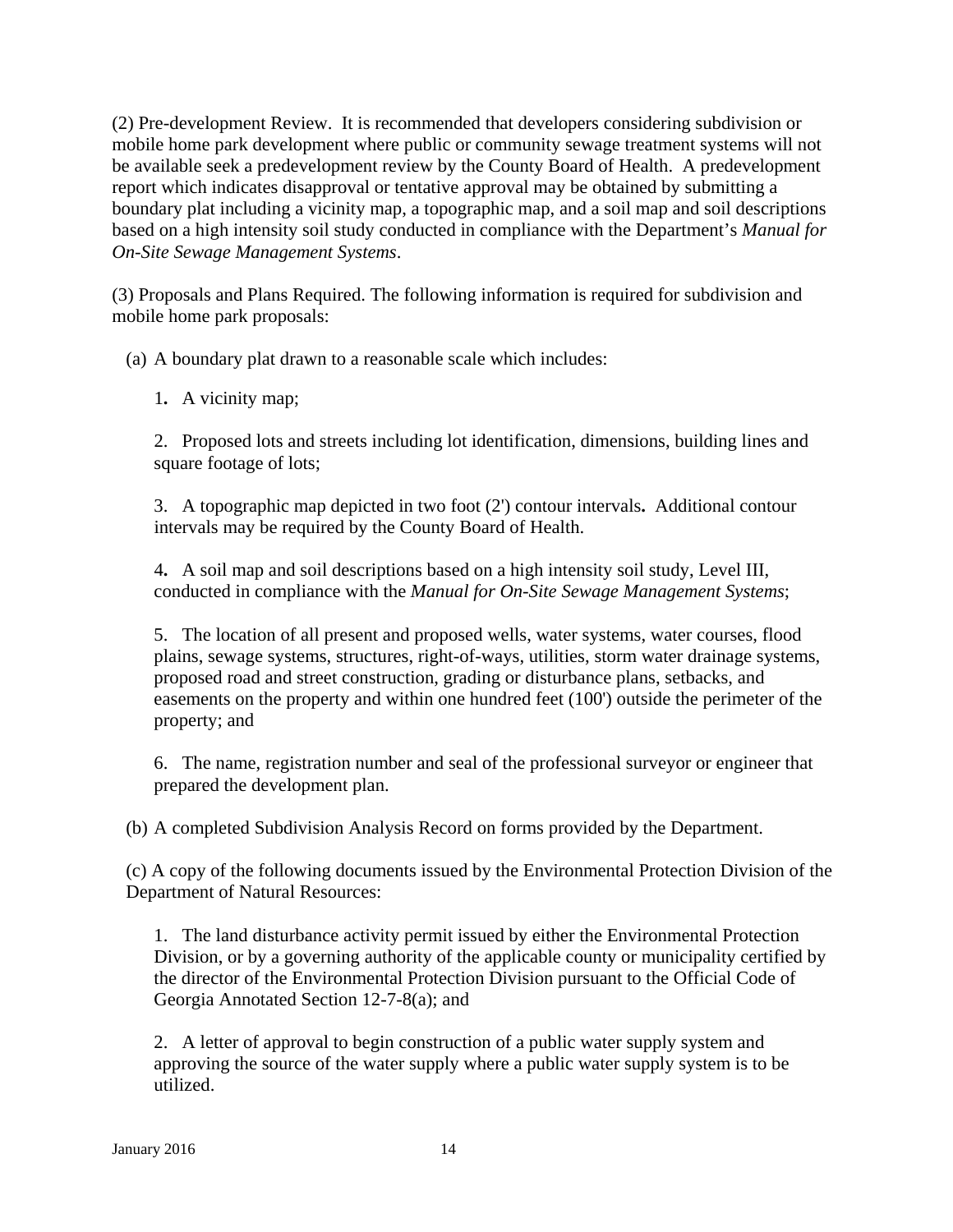(3) Water Supply. Connection to a public water supply system shall be required if available within one thousand (1,000) feet of the proposed subdivision or mobile home park.

(4) Limits on Use of On-Site Sewage Management Systems for Subdivision and Mobile Home Parks.Approval of subdivisions and mobile home parks utilizing on-site sewage management systems is subject to the following conditions:

 (a) No public or community sewage system is available within five hundred feet (500') of the subdivision or mobile home park;

 (b) Soil maps, descriptions, and reports compiled by a registered Soil Classifier indicate no soil conditions that would prohibit safe development of on-site sewage management systems;

(c) If a public water supply system is to be built and utilized, receipt of a letter(s) from the Environmental Protection Division approving the plans to construct the public water supply system, and approving the source of the water supply.

Authority: O.C.G.A. Secs. 12-8-1, 31-2A-6, 31-2A-11.

## **511-3-1-.15 Technical Review Committee.**

(1) The Department shall appoint and maintain a Technical Review Committee consisting of no more than fifteen individuals with technical or scientific knowledge relating to on-site sewage management systems. The committee shall approve new systems, periodically review systems performance, assist the Department with the development of standards and guidelines for new technology, assist with the periodic updating of the *Manual for On-Site Sewage Management Systems*, revise the standards and serve as the authority for product approval, evaluation, and the development of installation standards. The Committee shall also maintain a list of approved systems.

(2) The Committee shall include at least one individual from the following disciplines:

(a) A DPH Environmental Health Section staff person who shall serve as the secretary;

(b) Local County Environmentalist;

(c) Health District Environmentalist;

(d) Engineering;

(e) Manufacturing;

(f) Home Builders Association;

(g) Soil Classifier;

**January 2016** 15 (h) University/academia;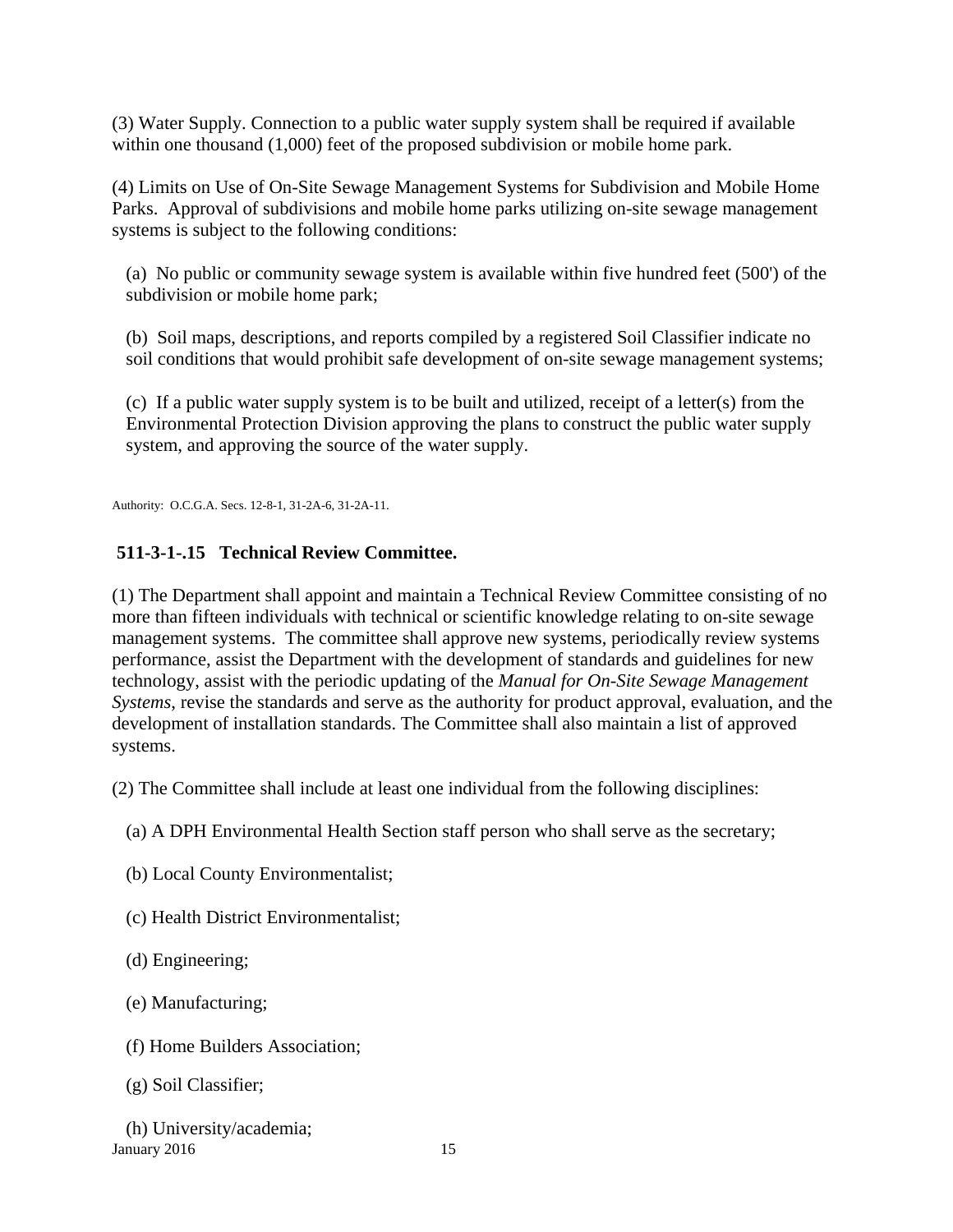(i) District Health Director;

(j) Environmental Protection Division;

(k) Well Driller;

(l) Georgia On-Site Wastewater Association;

(m) Land Developer;

(n) Septic Tank Contractor.

(3) The Committee shall meet as deemed appropriate by the Department.

(4) The Department shall adopt a fee schedule for the technical review of new products and technology.

Authority: O.C.G.A. Secs. 12-8-1, 31-2A-6, 31-2A-11.

## **511-3-1-.16 Certification of Soil Classifiers, Septic Tank Contractors, On-Site Sewage Management System Inspectors, Maintenance Personnel, and Sewage Pumpers.**

(1) No person shall perform services as a soil classifier, septic tank contractor, inspection personnel, maintenance personnel, or sewage pumper unless that person is currently certified by the Department in that capacity, or is performing services under the personal on-site supervision of someone who is currently certified by the Department to act in that capacity.

 (a) The qualifications for certification of soil classifiers, septic tank contractors, inspection personnel, maintenance personnel, and sewage pumpers shall be set forth by the Department and published in the *Manual for On-Site Sewage Management Systems*. The qualifications shall be based on education, experience, testing and performance.

 (b) The Department may suspend or revoke a certification as provided in DPH Rule 511-3-1- .19*.*

 (c) Certification shall be renewed every two years and shall be conditioned on meeting continuing education requirements.

(2) The Department shall adopt a fee schedule for certifications and renewals under this Rule.

Authority: O.C.G.A. Secs. 12-8-1, 31-2A-6, 31-2A-11.

## **511-3-1-.17 Maintenance and Operation.**

January 2016 16 (1) Prohibited Discharge. No person shall allow the unapproved discharge or spillage of sewage, nor shall an on-site sewage management system be used or maintained in such a manner as to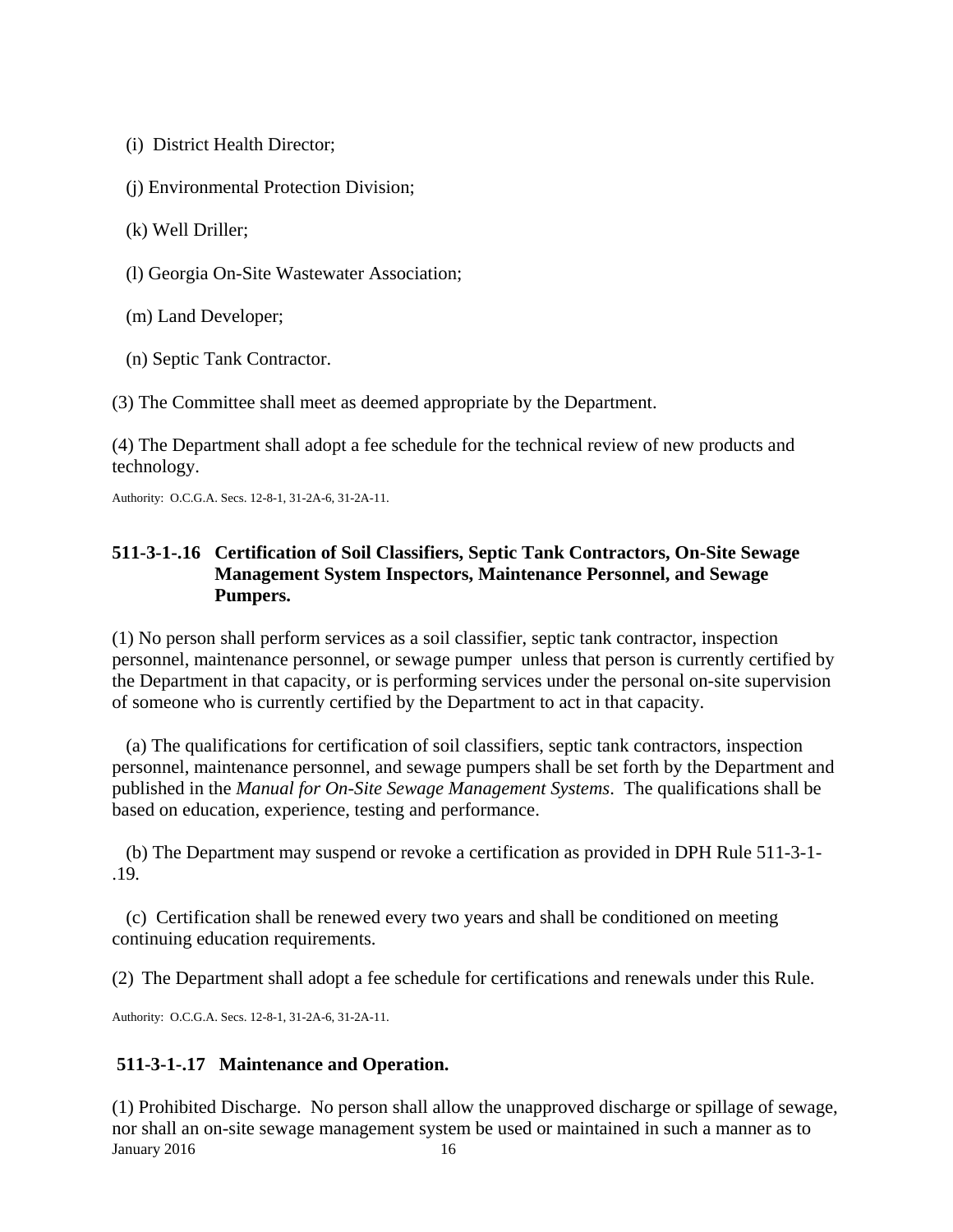allow the seepage or discharge of effluent from such system to the ground surface, to a water course, drainage ditch, open trench, canal, storm drain or storm sewer, water well, abandoned well, lake, stream, river, estuary, groundwater, or other body of water.

(2) Maintenance. The property owner shall be responsible for properly operating and maintaining the on-site sewage management system to increase its life expectancy and prevent failure. Maintenance of the system shall be in accordance with the criteria set forth in the *Manual for On-Site Sewage Management Systems*.

(3) Additives**.** No strong bases, acids, or organic solvents shall be used in the operation of an onsite sewage management system.

(4) Existing System Evaluations. If a performance evaluation of an existing system is conducted, the evaluation shall be performed in accordance with the procedure set forth in the *Manual for On-Site Sewage Management Systems*.

(5) Abandonment of a Septic Tank. If the use of a septic tank is discontinued, or if the tank cannot be made to comply with the Rules and its further use is prohibited, then the property owner shall either have the abandoned tank pumped out by a certified pumper and fill the empty tank with sand, soil, or rock to prevent entrapment, or have the empty tank removed to make room for a new system component.

(6) Variances. The County Board of Health may grant variances in the cases of hardship where existing systems are malfunctioning.

Authority: O.C.G.A. Secs. 12-8-1, 31-2A-6, 31-2A-11.

# **511-3-1-.18 Standards for Non-Conventional On-Site Sewage Management Systems**.

(1) The Department shall review absorption field products that differ in design from the conventional on-site sewage management system. The following standards will be used to determine equivalency to the conventional on-site sewage management system:

(a) The design infiltrative surface is the wetted trench bottom area.

 (b) Due to the combined effects of compaction, contact area and fines associated with gravel aggregate, the effective infiltrative surface area shall be reduced by an estimated 50%.

 (c) The minimum amount of effective trench bottom infiltrative surface area per linear foot shall be equivalent to the conventional 36-inch wide gravel system.

 (d) Sidewall area shall not be considered for design reduction. The minimum amount of effective sidewall infiltrative surface area per linear foot shall be equivalent to a conventional 36-inch wide gravel system.

 (e) The minimum storage volume required for a system shall be equivalent to a conventional 36-inch wide gravel system.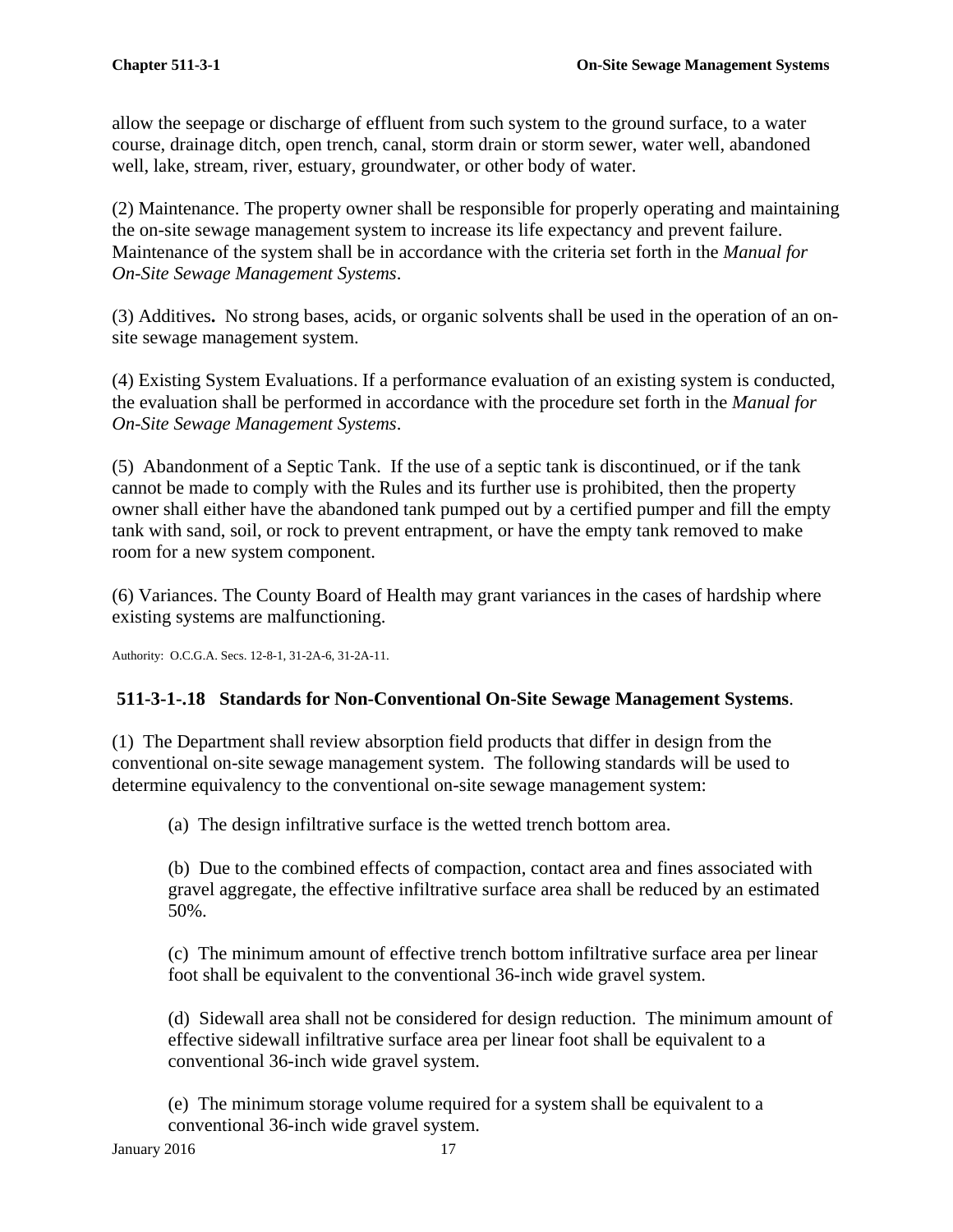(f) The design absorption area required is based on the most hydraulically limiting soil horizon that comes into contact with the infiltrative surface of the sidewall, trench bottom, and for a distance 1 foot below the absorption trench bottom.

(2) The infiltration area for conventional 36-inch wide gravel trench absorption shall be considered to be as follows:

- (a) Sidewall Infiltration Area: 2 sq. ft./ft  $x .50 = 1$  sq.ft. / linear foot
- (b) Trench Bottom Infiltration Area: 3 sq. ft./ft  $x$  .50 = 1.5 sq.ft. / linear foot
- (c) Storage Volume: 3 cubic feet / linear foot x 7.48 gallons / cubic foot x .35 = 7.85 gallons / linear foot

(3) Lots approved for development based on a reduction in absorption trench length up to 50% shall continue to be approved and permitted for up to a 50% reduction in absorption trench length provided the lot is part of a recorded plat or part of a preliminary development plan submitted to the County Board of Health within one year of the April 1, 2007 rule adoption. Preliminary plans must include proposed lots and streets with lot identifications, lot dimensions, and square footage; a topographic map with water courses and flood plain identified; a level 3 soil report; the location of the water supply system, right-of-ways, easements and utilities; and the name, registration number and seal of the professional surveyor or engineer.

Authority: O.C.G.A. Secs. 12-8-1, 31-2A-6, 31-2A-11.

## **511-3-1-.19 Decertification and Denial of Renewal**

(1) The Department may revoke the certification of any person or entity under the Chapter, or may deny certification, for any of the following reasons:

- (a) A violation of Title 31 of the Official Code of Georgia or the Rules of the Departments;
- (b) An unfair or deceptive trade practice as defined by Code Section 10-1-393;
- (c) Performing services which a certification is required if, at the time of the service, the person or entity lack a current certification;
- (d) A material misrepresentation or omission on any application for certification or renewal;
- (e) A criminal conviction, including a plea of nolo contendere, for any felony, crime of moral turpitude, or offense related to on-site sewage services;
- (f) Failure to pay certification or renewal fees;
- (g) Failure to maintain continuing education credits required by the Department;
- (h) A civil judgment based on conduct related to on-site sewage services; or
- (i) Such other conduct as, in the opinion of the Department, would render continued certification of the person or entity a threat to the health or safety of the public.

(2) The Department may, in its discretion, impose a lesser sanction where the circumstances of the violation do not merit revocation of the certification, including suspension or probation on specified terms.